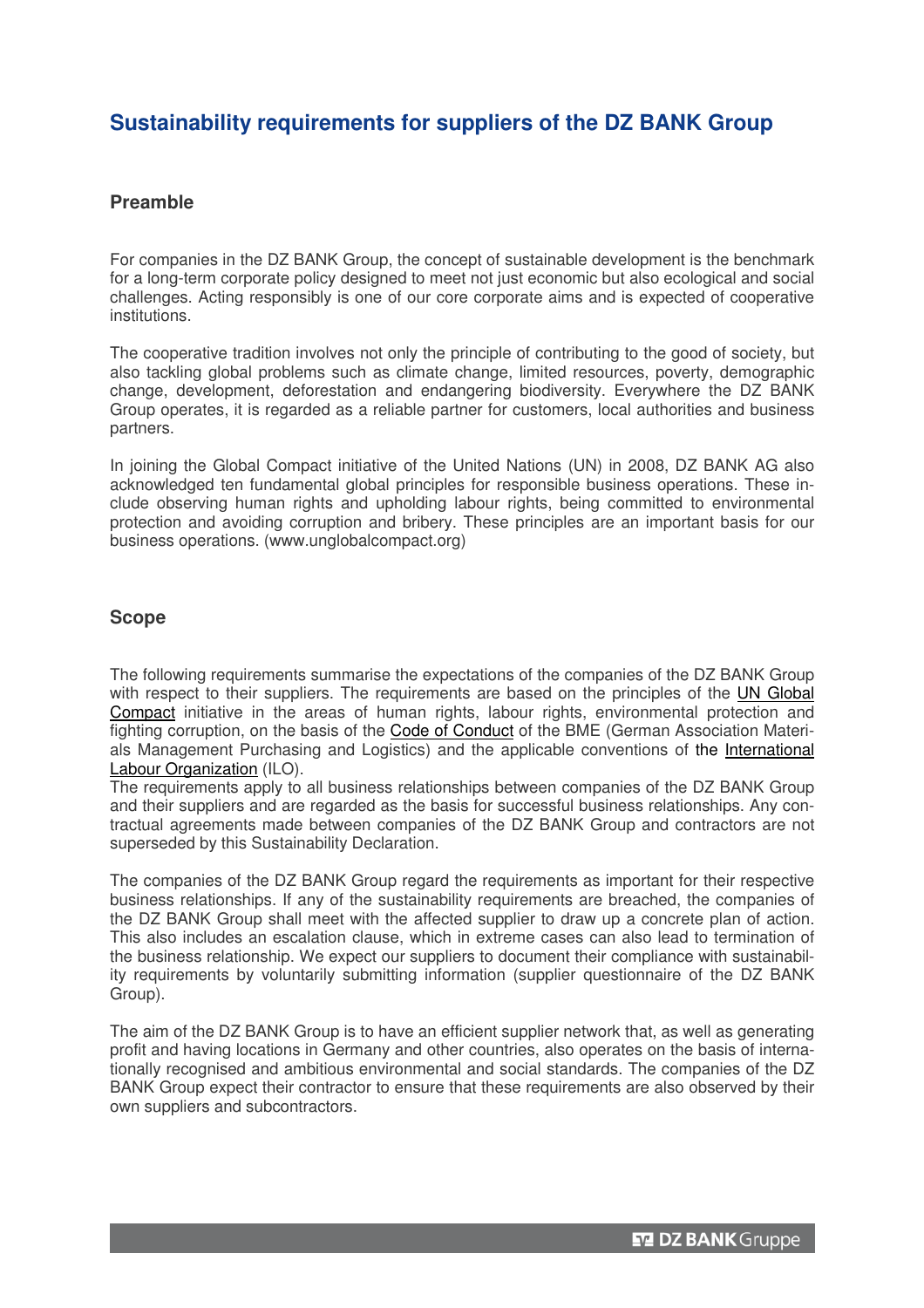## **Sustainability Declaration at start of business relationship with a supplier (contractor)**

Observance of environmental and social issues is an important element of our procurement strategy. The Sustainability Declaration is a key part of sustainability management in the DZ BANK Group. The following expectations constitute minimum requirements in this respect and should not be regarded as a complete and exclusive list of requirements. The companies of the DZ BANK Group expect the contractor to observe and comply with respective laws and international standards.

## **I. Economic responsibility**

The companies of the DZ BANK Group seek to have fair and cooperative business relationships with their business partners and accept responsibilities towards their suppliers, the environment and society. We expect our suppliers to have a permanent and sustainable approach to their business operations.

## **II. Ecological responsibility**

## **1. Complying with statutory standards**

The companies of the DZ BANK Group expect the contractor to take account of environmental protection issues during the course of business operations. The minimum requirements in this respect are national laws and regulations governing environmental protection.

#### **2. Minimising environmental damage**

The companies of the DZ BANK Group expect the contractor to minimise environmental damage, to continually update its environmental protection measures and to provide evidence of such measures upon demand.

#### **3. Organisational measures in environmental management**

The companies of the DZ BANK Group expect contractors to have or set up systematic and organised environmental management and show that it is implementing this approach in its company.

## **III. Social responsibility**

## **1. Recognition of and compliance with human rights**

The companies of the DZ BANK Group expect the contractor to recognise and comply with human rights. Above all, this applies to observance of the Universal Declaration of Human Rights (UDHR) of the General Assembly of the United Nations and the European Convention on Human Rights (ECHR).

#### **2. No child labour or forced labour**

The companies of the DZ BANK Group expect that the contractor will not employ, allow to be employed or tolerate employment of anyone who does not meet the minimum age requirements under the International Labour Organization (ILO) Convention 138. The minimum age may not be below the minimum age for children to finish schooling and may not in any case be below the age of 15. The companies of the DZ BANK Group expect that the contractor